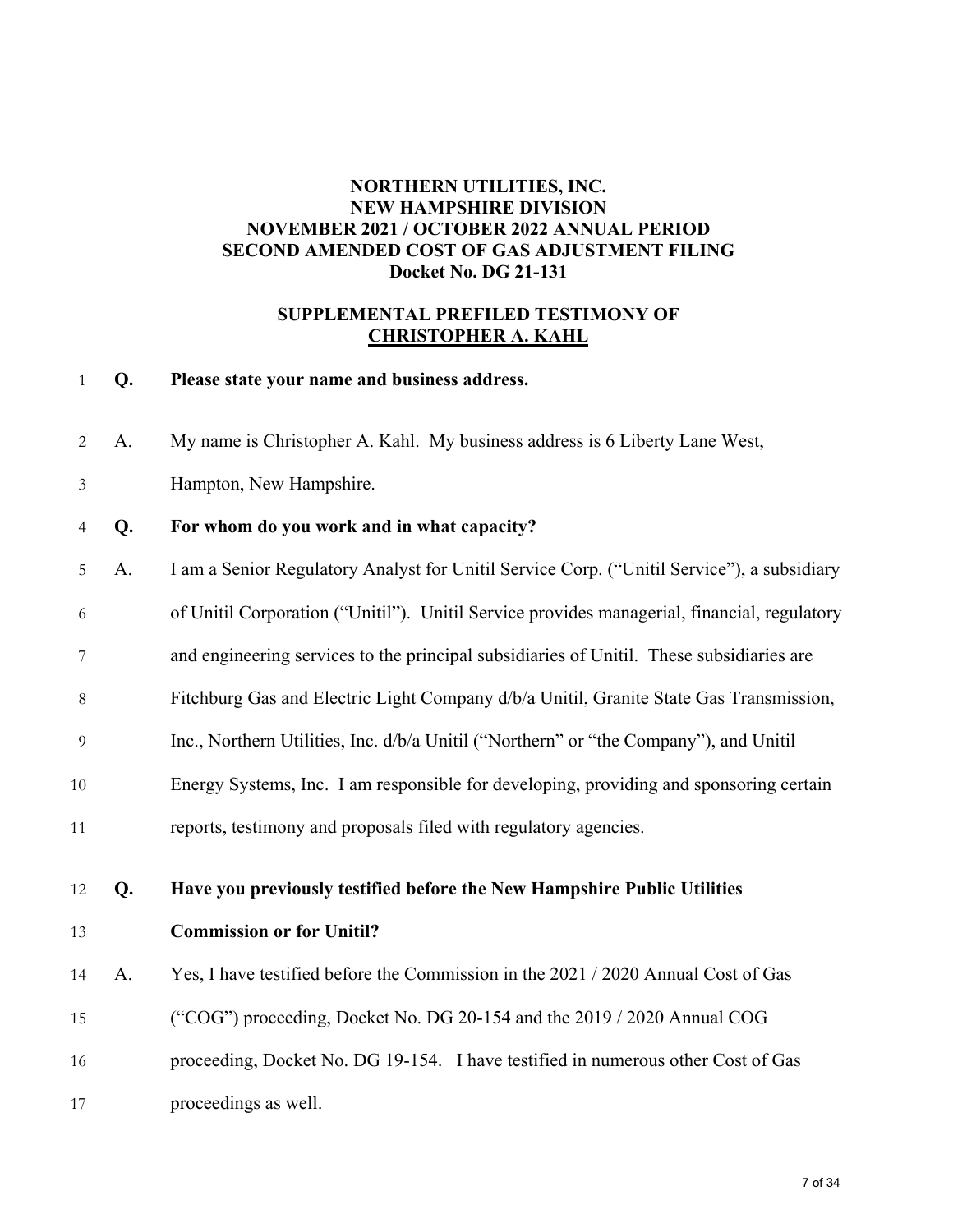**Q. Please explain the purpose of your pre-filed supplemental testimony in this proceeding.** 

A. The purpose of my pre-filed supplemental testimony is to explain why Northern is submitting its second amended 2022 Summer Season COG filing in this docket. As the Commission is aware, Northern submitted its first amended COG filing as part of its May 2022 monthly gas report with new COG rates issued for effect on June 1, 2022. This first amended COG filing was made because Northern had already increased COG rates by the maximum 25% preapproval limit in April and was projecting a material under-collection of gas costs in its May 2022 monthly gas report. The Commission approved 10 the amended COG filing and the new COG rates went into effect on June 1, 2022. However, based on NYMEX futures prices as of June 10, 2022 (as shown in Northern's June 2022 monthly gas report), the Company is once again projecting a material under-collection of gas costs and is now submitting this second amended COG filing.

**Q. What effective date is Northern requesting for this COG rate change?** 

A. Northern is requesting that the new COG rates go into effect on July 1, 2022 but is aware 16 that the Commission may not be able to review and approve the rates before that time. In 17 that case, Northern has included a second set of COG rates, effective August 1, 2022, that are \$0.0425 per therm higher due to the shorter amount of time in which to recover the under-collection. I note that the August 1st rates are provided for informational purposes only and if the Commission cannot approve rates by July 1, 2022, Northern will update 21 its proposed August  $1<sup>st</sup>$  COG rates on or around July  $11<sup>th</sup>$  in order to obtain the latest NYMEX prices and the most recent projected under-collection balance.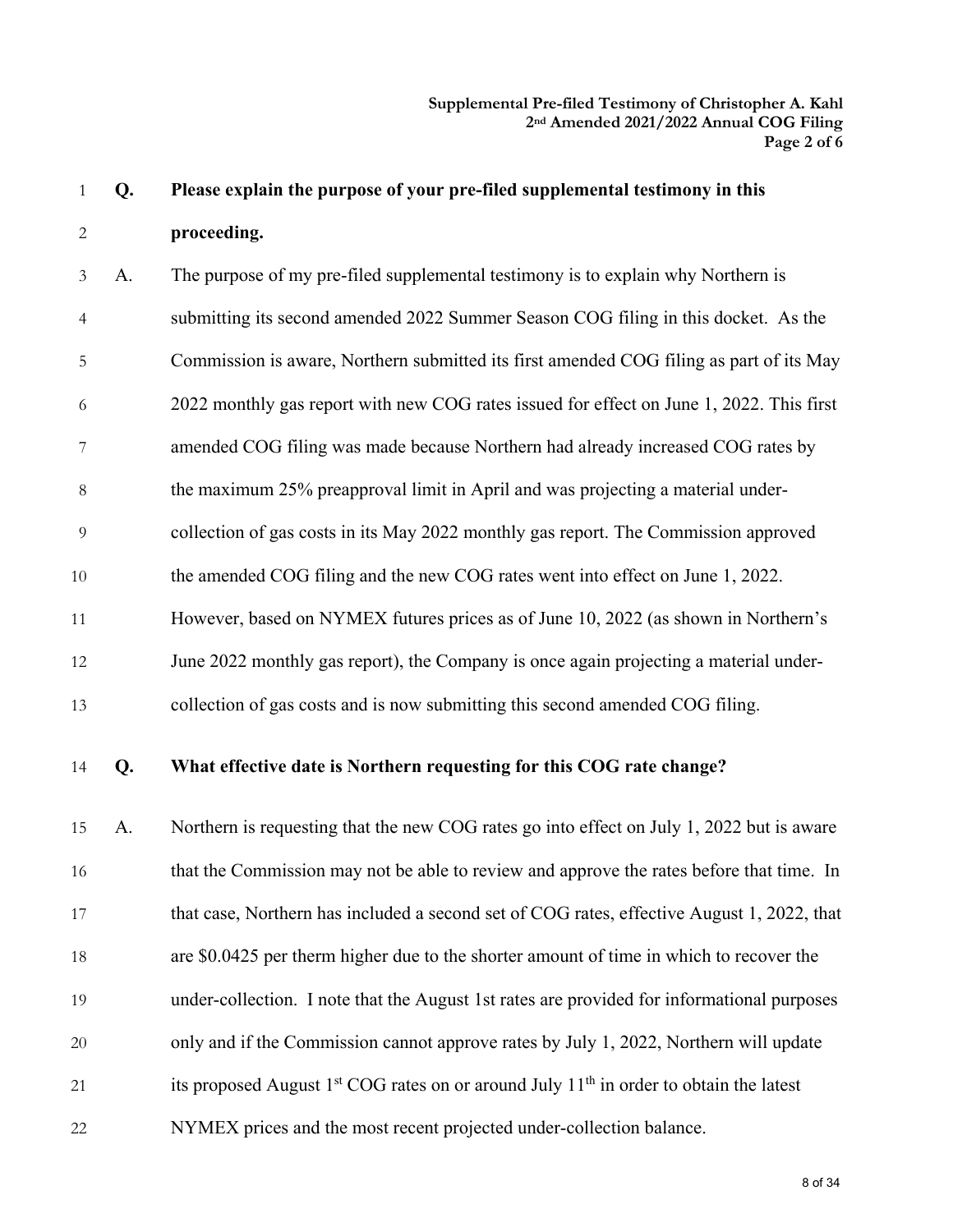| $\mathbf{1}$   | Q. | What is the reason for the proposed increase in COG rates?                                   |
|----------------|----|----------------------------------------------------------------------------------------------|
| 2              | A. | The proposed COG rate change is predominantly due to higher NYMEX prices. In                 |
| $\mathfrak{Z}$ |    | Northern's initial amended COG filing, the average NYMEX price for June through              |
| $\overline{4}$ |    | August 2022 was \$7.06 per Dth. In this filing, the average NYMEX price for this period,     |
| 5              |    | based on the June 10, 2022 prices, is \$8.63 per Dth; an increase of \$1.80 per Dth.         |
| 6              | Q. | Why have NYMEX prices continued to increase since the initial 2022 Summer COG                |
| 7              |    | prices were calculated in September 2022?                                                    |
| 8              | A. | Although I am familiar with the fundamentals natural gas commodity prices, I am not an       |
| 9              |    | expert in this field. To get a better understanding of the factors impacting NYMEX gas       |
| $10\,$         |    | futures, I consulted with Northern's Energy Contracts department which procures the          |
| 11             |    | Company's gas supplies and has a more in-depth understanding of natural gas supply           |
| 12             |    | prices. In their view, the high NYMEX prices are due to higher demand, in both Europe        |
| 13             |    | and Asia, for LNG. In particular, the increase in European demand is due to the conflict     |
| 14             |    | in Ukraine as many countries are now reducing or eliminating their imports of Russian        |
| 15             |    | gas and seeking replacement supplies from U.S. sourced LNG.                                  |
| 16             |    | Contributing to the increased demand for LNG is a lag in U.S. gas production. Many           |
| 17             |    | producers, wary of the boom / bust cycles of the past, are now more conservative and less    |
| 18             |    | flexible in their capital spending budgets that in the past. This has prevented new supplies |
| 19             |    | from keeping up with increases in demand. Lastly the ability to move increased               |
| 20             |    | production to market through new pipeline expansion has been slowed by increased             |
| 21             |    | environmental scrutiny of pipeline expansion projects on both the federal and state level,   |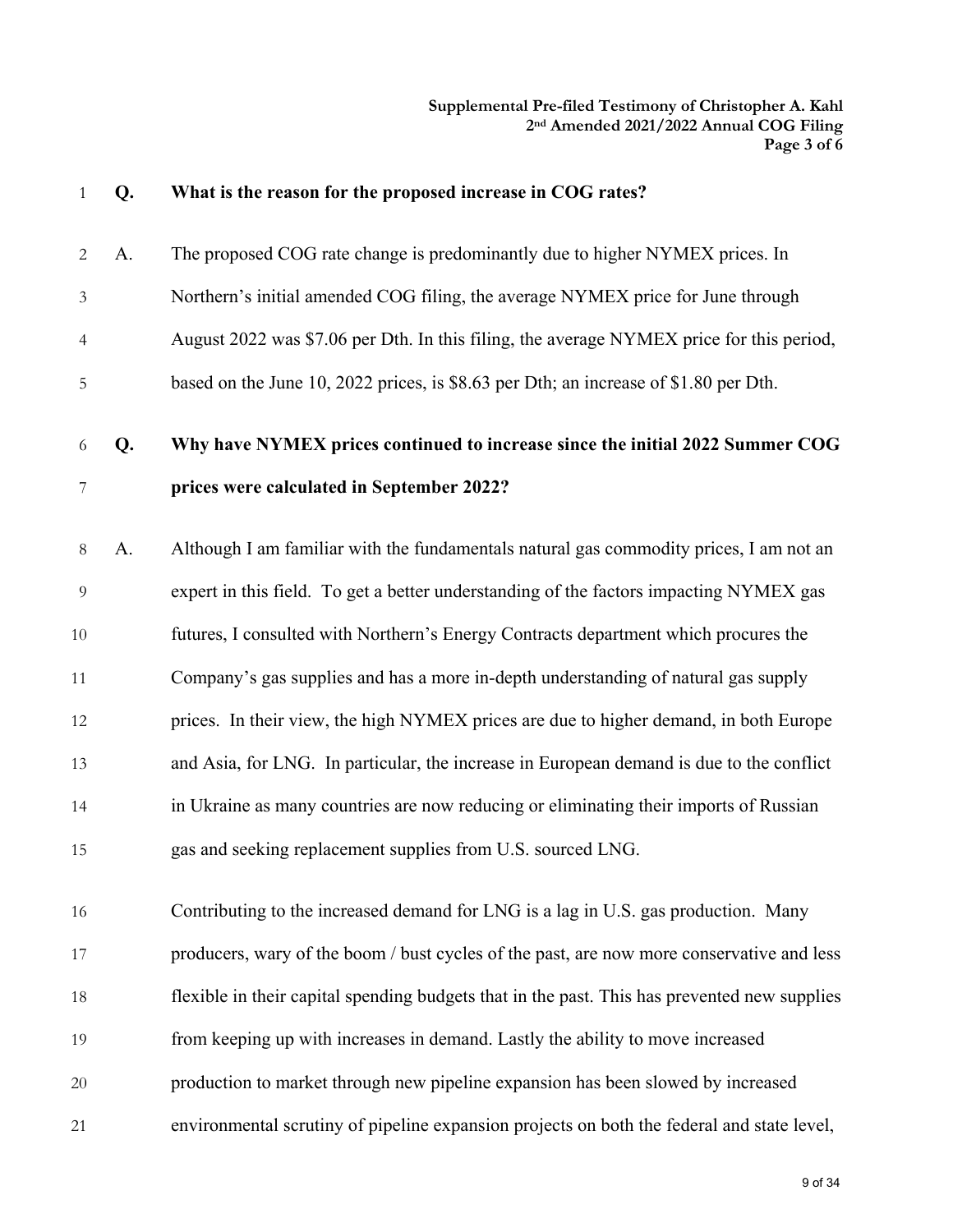|                |    | including recent FERC initiatives to consider the impact of carbon emissions caused by |
|----------------|----|----------------------------------------------------------------------------------------|
| 2              |    | pipeline expansion.                                                                    |
| $\mathcal{E}$  | Q. | When were the initial 2022 Summer Season COG rates established?                        |
| $\overline{4}$ | A. | Initial Summer Season COG rates were established in Northern's annual COG filing       |

- 5 submitted on September 17, 2021. The commodity component of these rates was largely
- 6 based on NYMEX prices as of September 14, 2021.
- 7 **Q. How have NYMEX prices changed since that time?**
- 8 A. I provide Figure 1 below to show the extent of NYMEX price increases since the initial
- 9 COG filing. As Figure 1 illustrates, compared to the NYMEX strip prices used in the
- 10 prior COG filings, NYMEX prices for June 10, 2022 are more than twice as high as those
- 11 in the initial COG filing and approximately 25% higher than those used in the May 10,
- 12 2022 amended COG filing.
- 13

|    | <b>FIGURE 1</b>             | NYMEX Strip Prices - per Dth |        |        |        |        |           |         |
|----|-----------------------------|------------------------------|--------|--------|--------|--------|-----------|---------|
|    |                             | <b>NYMEX Date</b>            | Mav    | June   | July   | August | September | October |
|    | Rate Used in 9/17/21 Filing | 09/14/21                     | \$3.81 | \$3.84 | \$3.87 | \$3.88 | \$3.86    | \$3.89  |
|    | Rate Used in 4/22/22 Filing | 04/21/22                     | \$6.96 | \$7.10 | 57.19  | \$7.19 | \$7.14    | \$7.16  |
|    | Rate Used in 5/10/22 Filing | 05/09/22                     | \$7.27 | \$7.03 | 57.11  | \$7.09 | \$7.05    | \$7.05  |
| 14 | Rate Used in 6/13/22 Filing | 06/10/22                     | \$7.27 | \$8.91 | \$8.85 | \$8.87 | \$8.85    | \$8.85  |

<sup>15</sup> 

## 16 **Q. What is the impact on the Summer Season ending balance when using the June 10,**

17 **2022 NYMEX prices?**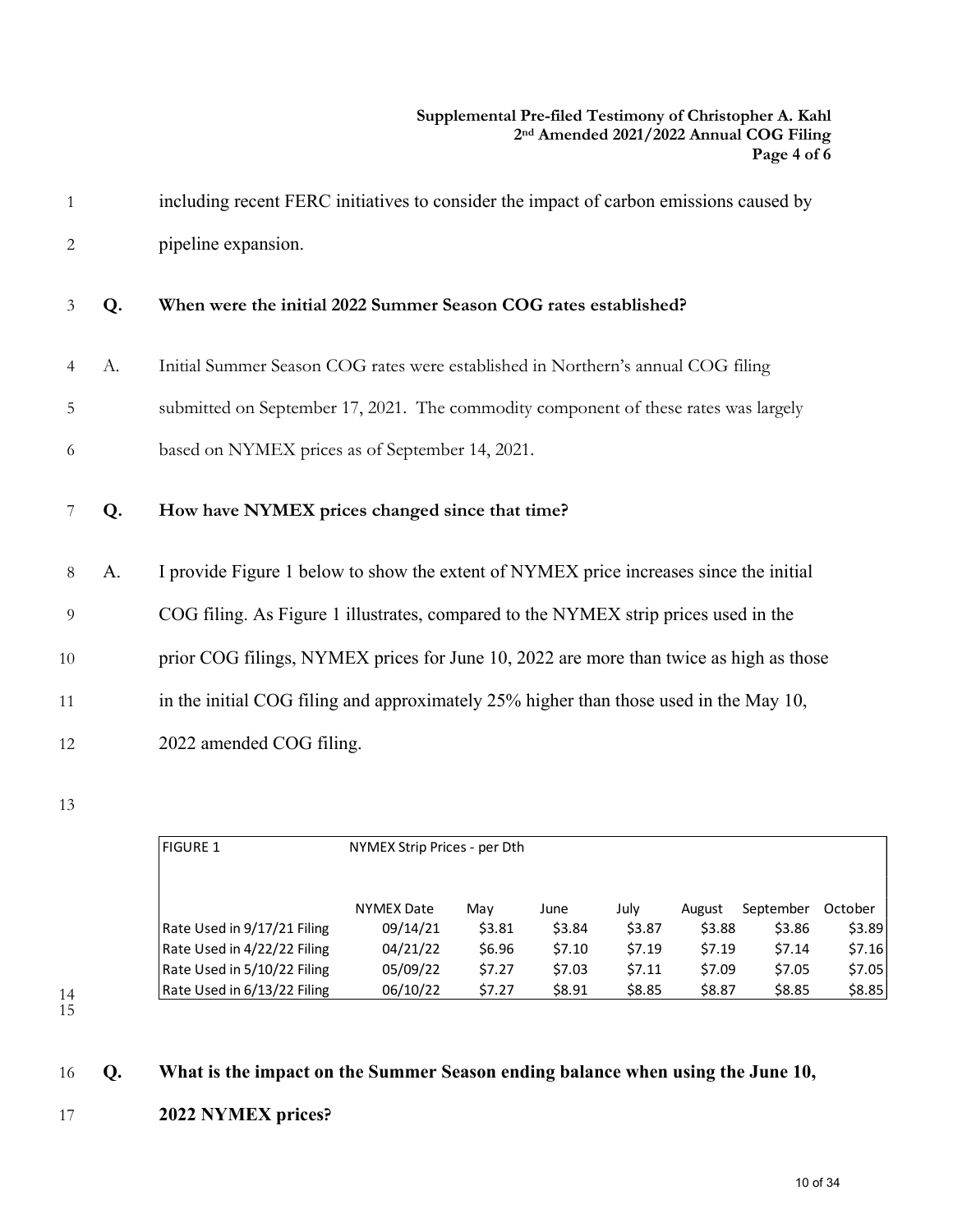| 1            | A. | Based on the June 10 <sup>th</sup> prices, Northern projects an approximate \$1.06 million under-    |
|--------------|----|------------------------------------------------------------------------------------------------------|
| $\mathbf{2}$ |    | collection of gas costs. This projected under-collection represents 12.4% of total                   |
| 3            |    | projected summer season gas costs. A summary of the projected costs, revenues and                    |
| 4            |    | ending season balances is provided in Attachment 1. Monthly costs and revenues are                   |
| 5            |    | provided in Attachment 2. Lines 41 through 50 of Attachment 2 show the impact on                     |
| 6            |    | commodity costs resulting from changes in NYMEX prices                                               |
| 7            | Q. | How does the recovery of the \$1.06 million impact COG rates?                                        |
| 8            | A. | As shown on Line 45 of Attachment 1, if the rate is adjusted to recover the entire under-            |
| 9            |    | recovered amount beginning on July 1st, the impact on COG rates would be an increase                 |
| $10\,$       |    | of \$0.1847 per therm for all rate classes. If the recovery does not start until August, the         |
| 11           |    | increase in COG rates would be \$0.2272 per therm as shown on Line 49 of Attachment 1.               |
| 12           |    | However, as previously mentioned, if rates are not approved for effect by July 1 <sup>st</sup> , the |
| 13           |    | COG rates effective August 1st will be updated in July to reflect more recent NYMEX                  |
| 14           |    | prices.                                                                                              |
| 15           | Q. | What is the bill impact on a residential heating customer due to the proposed                        |
| 16           |    | increase in COG rates?                                                                               |
| 17           | А. | I have provided Attachment 3 which provides the rate impacts resulting from the                      |
| 18           |    | proposed change in COG rates. As Page 1 of this Attachment shows, if approved for July               |
| 19           |    | 1st, a typical residential heating customer will pay \$11.33 or 3.32% more over the                  |
| 20           |    | remainder of the Summer Season when compared to the bill at the Company's current                    |